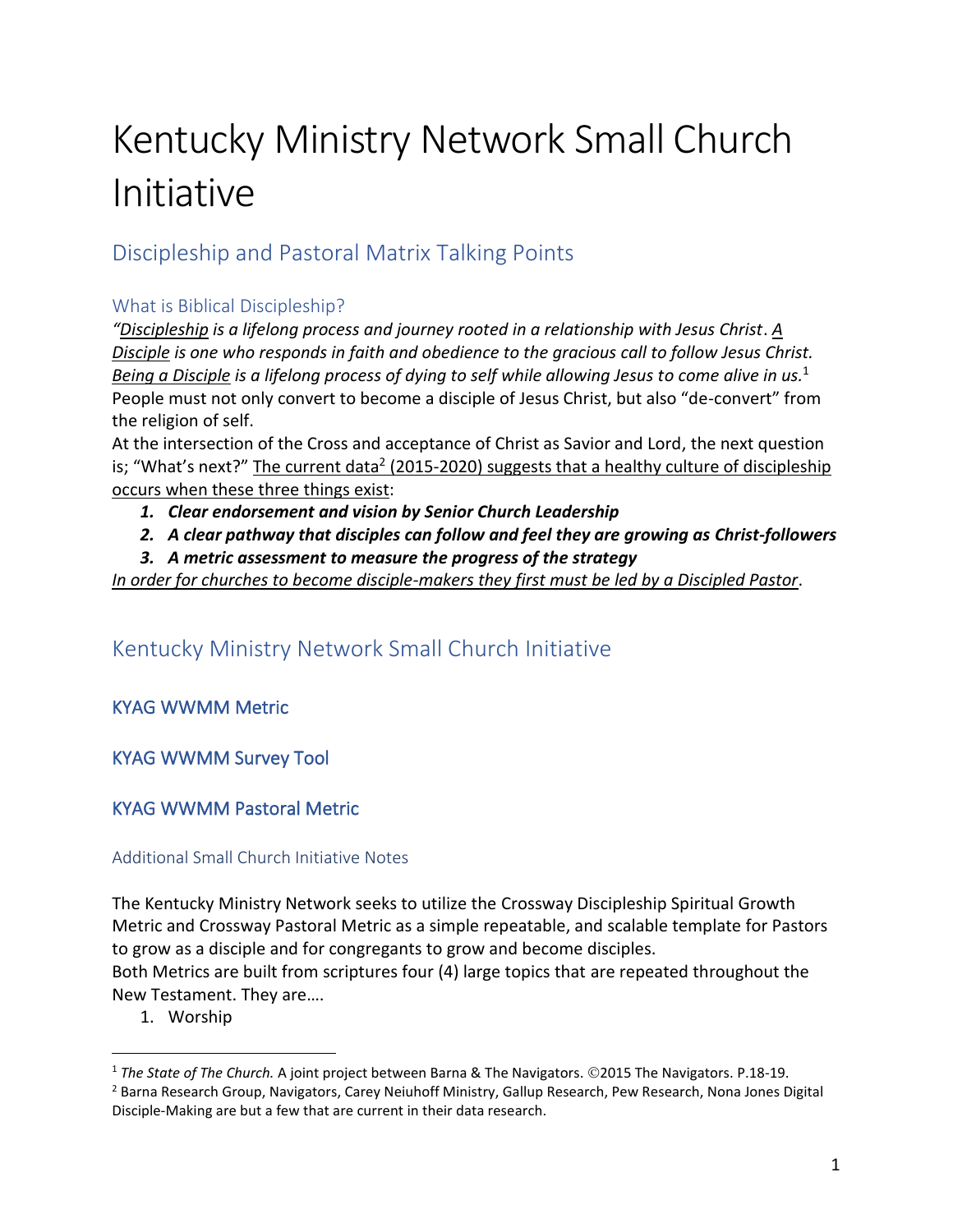- 2. Word
- 3. Ministry
- 4. Mission

These four topics allow for a wide array of equipping material to be used. They also become quarterly themes for your groups, leaders, and future leaders.

## Crossway Pastoral Metric

This Metric Template gives the Pastor a guide by which he/she furthers their discipleship journey. This is developed by establishing a growth plan for the calendar year using the four topics as a guide. There is a wide array of specific topics that a leader can choose to grow their capability and skill. This Metric follows a leadership axiom that states; "You cannot lead where you have not traveled.

## Crossway Discipleship Spiritual Growth Metric

As a leader looking at your congregation what is your answer to the question; "Are my congregants growing spiritually each year? If so, based upon various stages of growth on what level would you say your individual congregants are between Carnal Christianity to Maturing Christianity? This quick assessment will allow the Holy Spirit to guide the specific topics, doctrines, and missional issues that my church needs to grow.

## NO COMPETITION – NO PRESSURE

The Crossway Pastoral and Spiritual Growth Metric allows the Leader to be who they are naturally without expectation and pressure to perform like someone you are not. The Spiritual Growth Metric allows the Pastor to lead their church without competition or pressure to be like a neighboring church or national church in another state.

The Crossway Metric methodology allows you to be who God called, so that you can lead your church in your Jerusalem then to the uttermost parts of the world. As you look at yourself, your congregation, and your community, what is it that God is saying and what is God revealing?

## Suggested Bibliography

## **WORSHIP**

**SUGGESTATIONS:** Bk: **Selections From the Table Talk of Martin Luther ISBN** 1419146629 Translated **By:** Captain Henry Bell **Publisher:** Amazon Digital Services LLC (May 12, 2012) **Amazon Link:** [https://www.amazon.com/Selections-Table-Talk-Martin-Luther-](https://www.amazon.com/Selections-Table-Talk-Martin-Luther-ebook/dp/B0082ST2WY)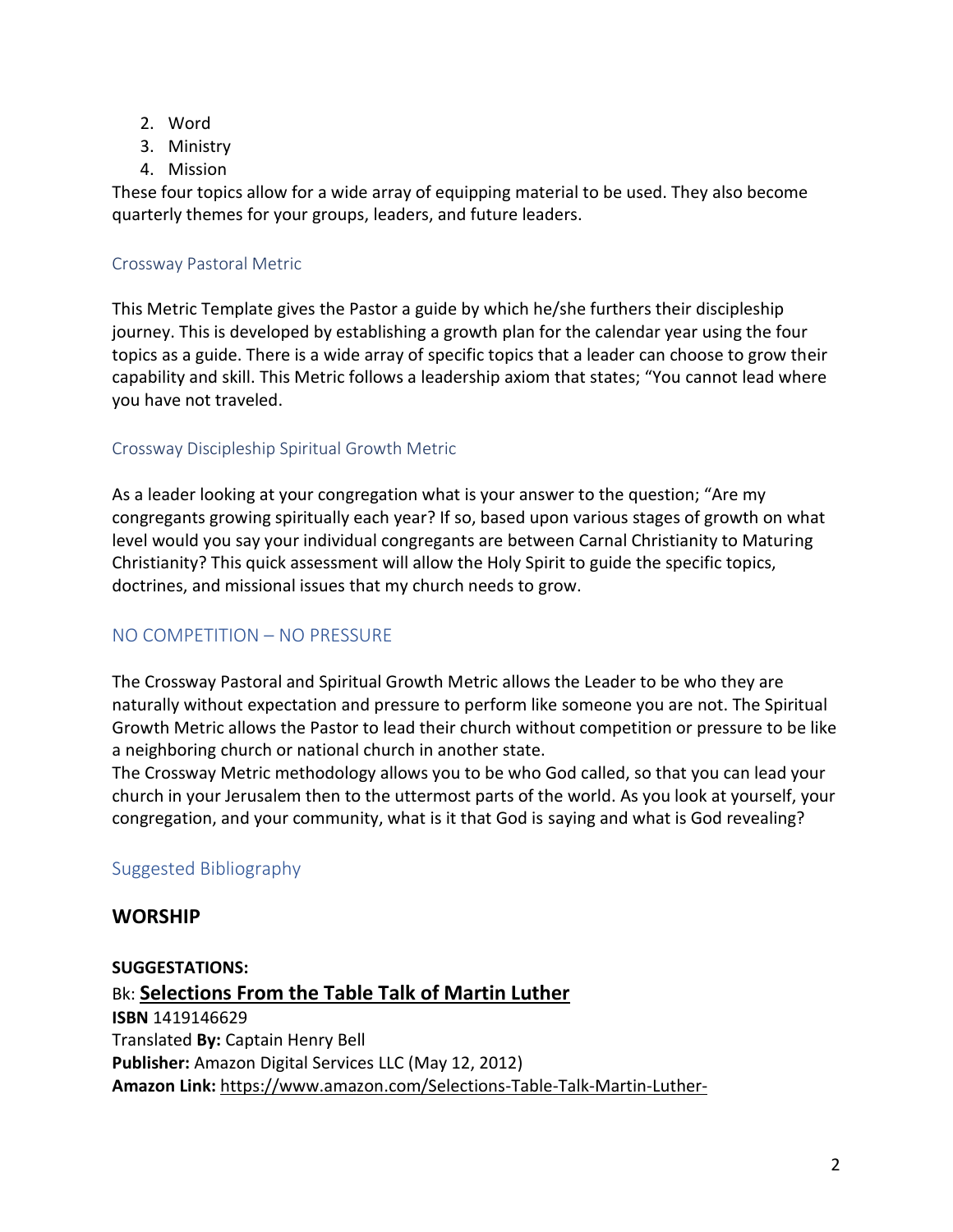[ebook/dp/B0082ST2WY](https://www.amazon.com/Selections-Table-Talk-Martin-Luther-ebook/dp/B0082ST2WY) There is nothing like going back 500 years and sitting across the table from Luther, especially the points he makes on public worship.

## Bk: **Worship The Majesty**

**ISBN** 0849935660 **By:** Jack W. Hayford **Publisher:** W Pub Group (May 1994) **Amazon Link:** <http://www.amazon.com/Worship-His-Majesty-Jack-Hayford/dp/0849935660/>

Hayford is not only a pastor of pastors but he is a worship leader. He walks through the biblical and practical reasoning for worship in the church.

## Bk: **The Practice of The Presence of God**

ASIN: B00FZ40L9G **By:** Brother Lawrence, Marshall Davis (Translator) **Publisher:** Amazon Digital Services LLC, (October 16, 2013) **Amazon Link:** [https://www.amazon.com/Practice-Presence-God-Modern-English](https://www.amazon.com/Practice-Presence-God-Modern-English-ebook/dp/B00FZ40L9G)[ebook/dp/B00FZ40L9G](https://www.amazon.com/Practice-Presence-God-Modern-English-ebook/dp/B00FZ40L9G)

This book challenges us to think that God's presence isn't something we bring upon for others but something that exists and can be experienced in our daily lives.

## Bk: **Holy Roar – 7 Words That Will Change The Way You Worship**

**Hardcover:** 128 pages **Publisher:** Thomas Nelson (October 23, 2018) **Language:** English **ISBN-10:** 140021226X

Amazon: [https://www.amazon.com/Holy-Roar-Words-Change-](https://www.amazon.com/Holy-Roar-Words-Change-Worship/dp/140021226X/ref=sr_1_1?crid=8JP00OGEWEQW&dchild=1&keywords=holy+roar+book+by+chris+tomlin&qid=1594729875&sprefix=Holy+Roar%2Caps%2C167&sr=8-1)[Worship/dp/140021226X/ref=sr\\_1\\_1?crid=8JP00OGEWEQW&dchild=1&keywords=holy+roar+book+by+](https://www.amazon.com/Holy-Roar-Words-Change-Worship/dp/140021226X/ref=sr_1_1?crid=8JP00OGEWEQW&dchild=1&keywords=holy+roar+book+by+chris+tomlin&qid=1594729875&sprefix=Holy+Roar%2Caps%2C167&sr=8-1) [chris+tomlin&qid=1594729875&sprefix=Holy+Roar%2Caps%2C167&sr=8-1](https://www.amazon.com/Holy-Roar-Words-Change-Worship/dp/140021226X/ref=sr_1_1?crid=8JP00OGEWEQW&dchild=1&keywords=holy+roar+book+by+chris+tomlin&qid=1594729875&sprefix=Holy+Roar%2Caps%2C167&sr=8-1)

What happens when we praise God? What are the benefits of praising Him? Do you know what praise actually means? In *Holy Roar*, Chris Tomlin and Darren Whitehead share a fresh perspective from the worship practices of the ancient world.

## **WORD**

## **SUGGESTIONS:**

- Old Testament & New Testament Survey Studies
- Bible Character Studies
- Insight For Living Bible Study Series [Chuck Swindoll](https://www.insight.org/search-results?indexCatalogue=default&searchQuery=bible%20Study&wordsMode=0) (415 Volumes/Topics)
- Bible Prophecy GPH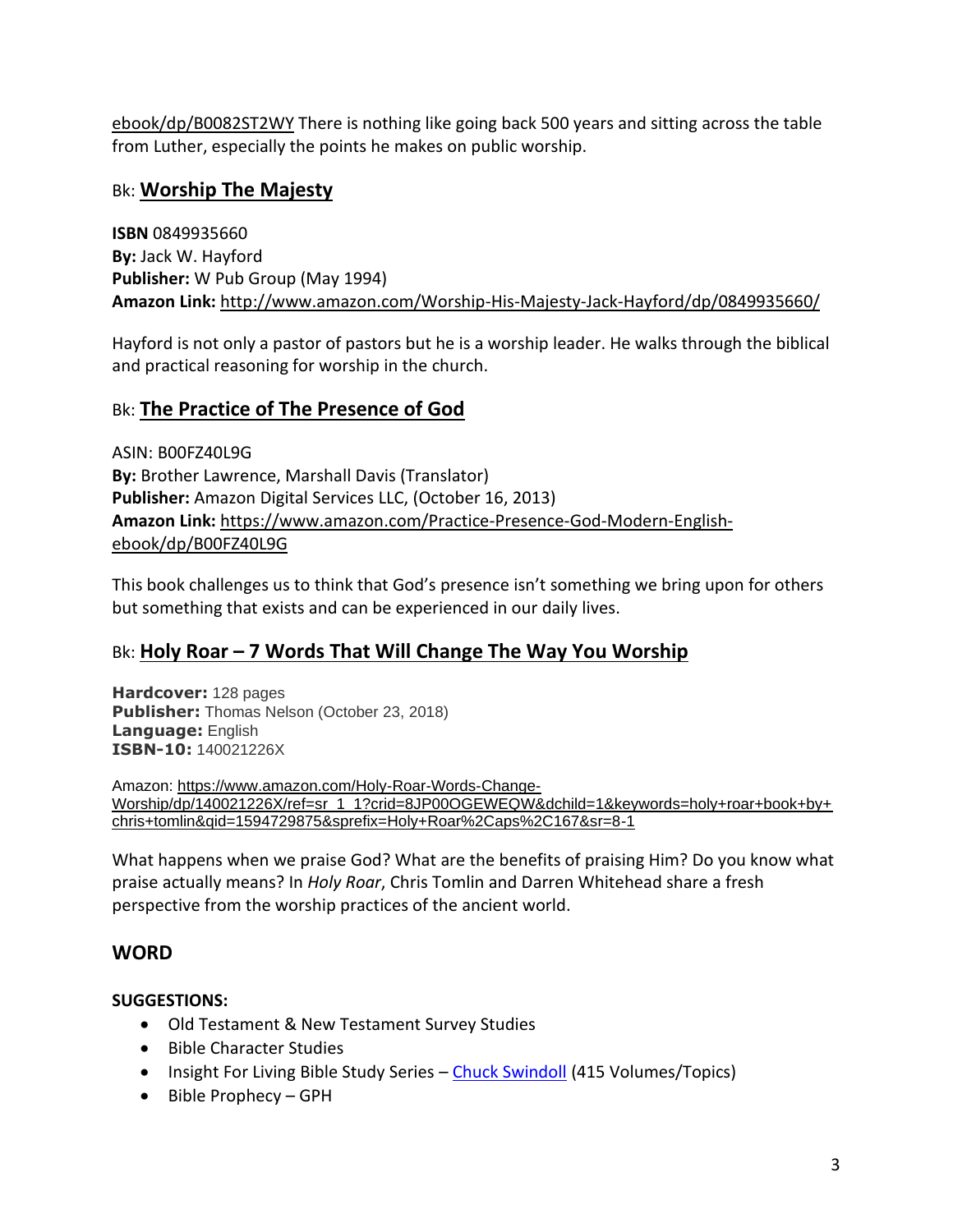• Leveling The Praying Field – Donna Barret

## **MINISTRY**

### **SUGGESTIONS**:

- A Spirit Empowered Life Series (6 books in this Series) GPH
- [Spiritual Gifts Discovery](https://www.group.com/category/ministry-resources/volunteer-management/spiritual-gifts-discovery.do) by Group.com
- Myers/Briggs; DISC, Birkman Questionnaire
- Healthy Marriage/Healthy Church
- Evangelism Training
- Every Member A Worker A Work for Every Member

## **MISSION**

#### **SUGGESTATIONS:**

- AGWM Resources on the Current Themes Focus upon a different country weekly
- [Local Church In Missions](https://justdisciple.com/role-of-the-local-church-in-missions/) Resource/Creative Thoughts & Ideas
- How To Serve Your Community Serve Days; Habitat For Humanity Projects; Food Distribution; Back-Pak Lunches; Shoe Box Christmas; etc.
- Various Mission Bibliographies
- Connect with Missionaries via Zoom Conference Calls Weekly
- [Joshua Project](https://joshuaproject.net/resources/prayer) This is an excellent tool to lead your church in global prayer meetings and to bring a focus upon regions of the world you will never visit.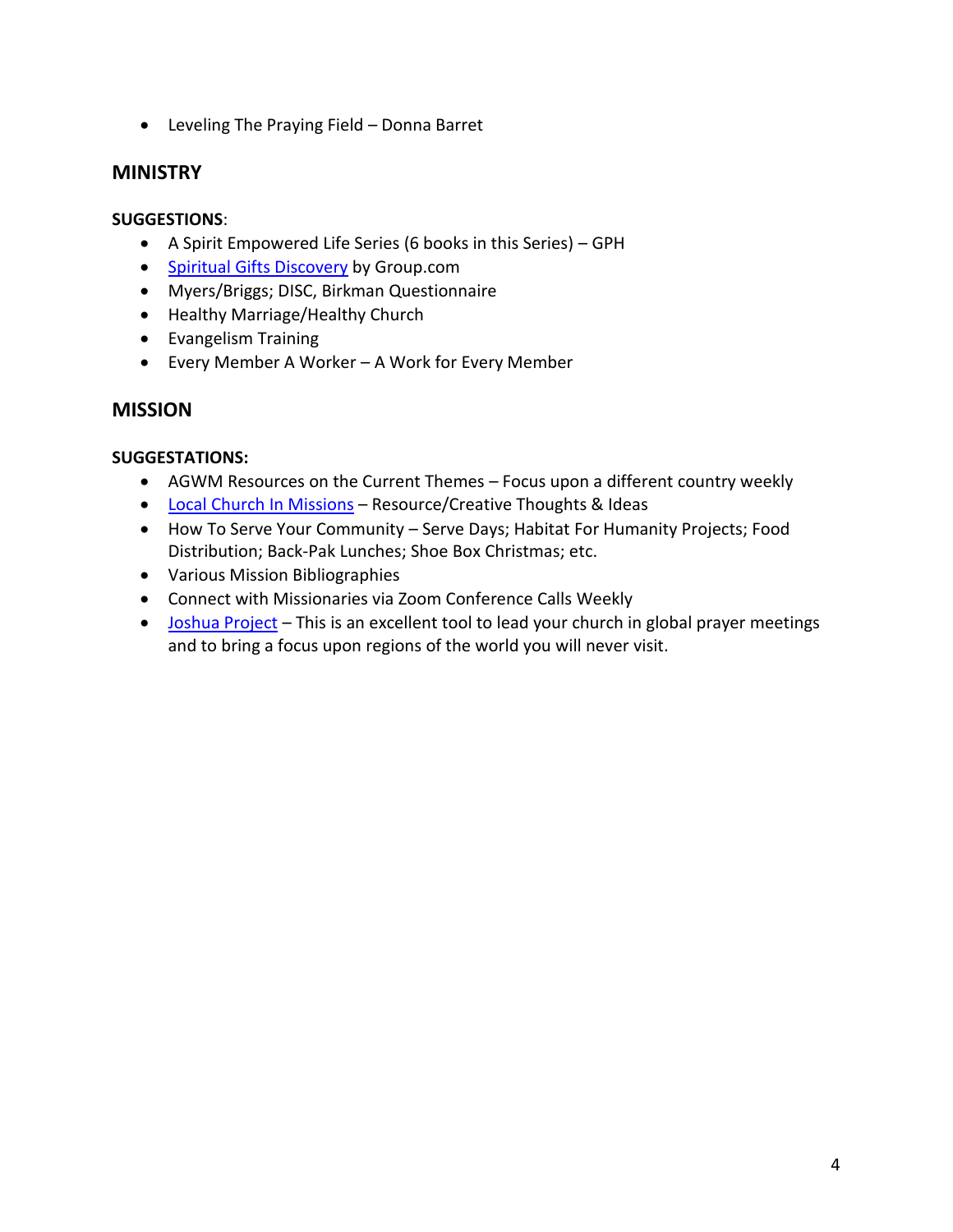## **MISSION Share Christ**

I am involved regularly in local community mission activity sponsored by my church. 1 2 3 4 5 6 7 8 9 10

I have participated in a mission trip in the last 5 years. 1 2 3 4 5 6 7 8 9 10

I give generously toward missions through my church 1 2 3 4 5 6 7 8 9 10

I seek to build relationships with non-Christians in order to bring them to a saving knowledge of Christ. 1 2 3 4 5 6 7 8 9 10

I seek to invite & invest in one person each year. 1 2 3 4 5 6 7 8 9 10

I attend church worship services regularly, 1 2 3 4 5 6 7 8 9 10

I am better prepared to share my faith 1 2 3 4 5 6 7 8 9 10

My church equips me to do outreach. 1 2 3 4 5 6 7 8 9 10

I feel comfortable sharing my faith with non-Christians. 1 2 3 4 5 6 7 8 9 10

MISSION TOTAL: \_\_\_\_\_\_\_\_\_\_\_\_\_\_

## **Scoring Your Survey**

#### *PERSONAL ACTION PLAN*

#### **WORSHIP**

I commit to attend church worship on a regular basis

**YES \_\_\_\_\_\_\_\_\_\_\_\_ NO \_\_\_\_\_\_\_\_\_\_\_\_**

#### **WORD**

I commit to participation in my church's Discipleship equipping.

#### **MINISTRY**

I commit to serve and use my gifts in church ministry.

**YES \_\_\_\_\_\_\_\_\_\_\_ NO \_\_\_\_\_\_\_\_\_\_\_\_**

#### **MISSION**

I commit to participate in a mission project within the next 12 months.

**YES \_\_\_\_\_\_\_\_\_\_\_ NO \_\_\_\_\_\_\_\_\_\_\_**

**NAME: \_\_\_\_\_\_\_\_\_\_\_\_\_\_\_\_\_\_\_\_\_\_\_\_\_\_\_\_\_\_**

**DATE: \_\_\_\_\_\_\_\_\_\_\_\_\_\_\_\_\_\_\_\_\_\_\_\_\_\_\_\_\_\_\_** 

## **Crossway Discipleship**

**NORSHIP** g SNORSSIN VINISTRY

#### **Instructions**

This Discipleship Growth Survey is not a scientific tool. It is intended as a selfevaluation tool to aid in your personal spiritual growth.

Please answer using the scale provided to measure the quality of your experience in each of the fourquadrants.

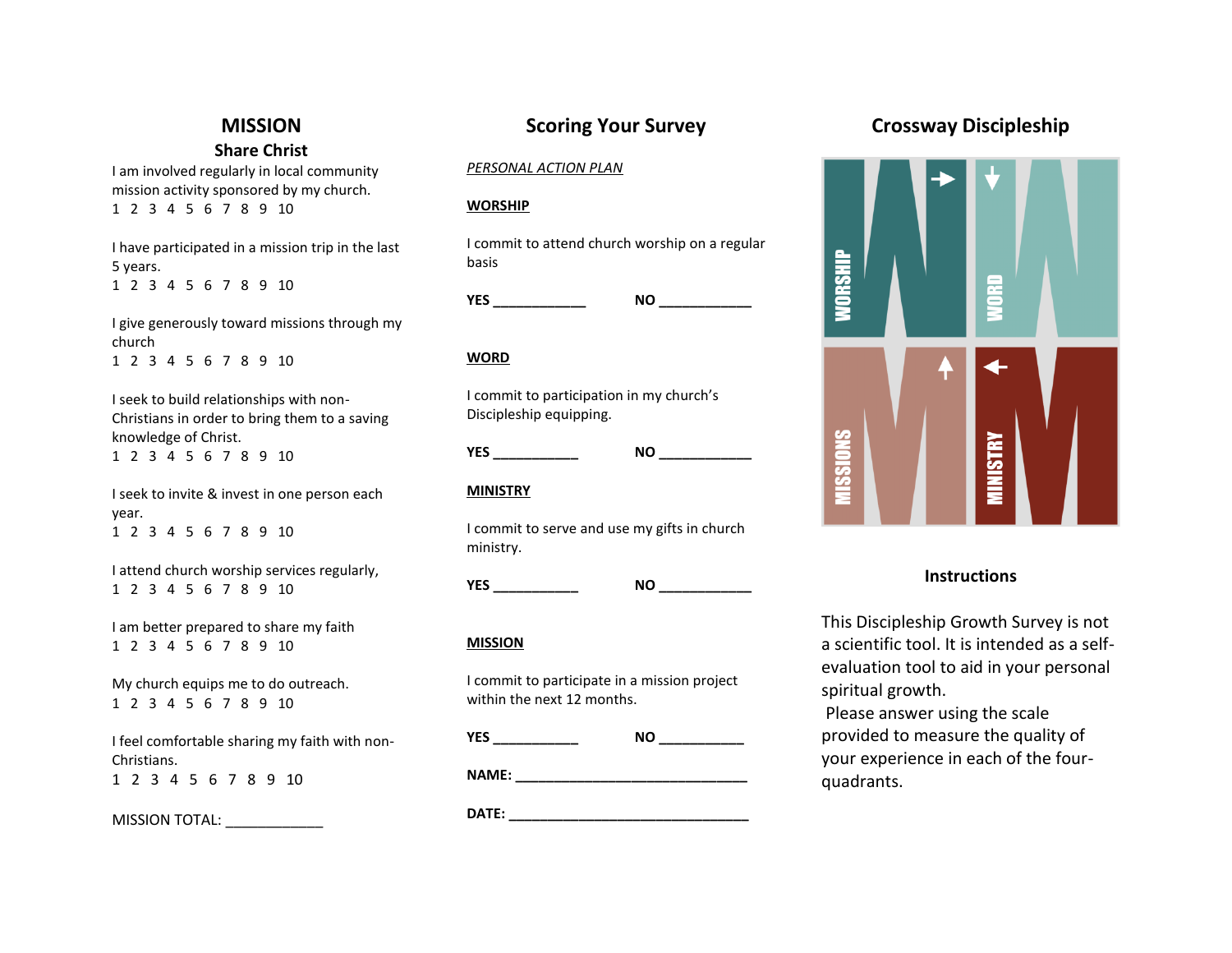## **Worship Love God, Know Christ**

I regularly attend worship services. 1 2 3 4 5 6 7 8 9 10

I know that when I die, I will go to heaven. 1 2 3 4 5 6 7 8 9 10

I arrive at church prepared to worship – prayed, confessed, focused. 1 2 3 4 5 6 7 8 9 10

I expect to experience God's presence & guidance in worship services. 1 2 3 4 5 6 7 8 9 10

My worship includes tithing & giving offerings. 1 2 3 4 5 6 7 8 9 10

I invite people to church services regularly. 1 2 3 4 5 6 7 8 9 10

I regularly study the Bible. 1 2 3 4 5 6 7 8 9 10

I worship God by using my spiritual gifts. 1 2 3 4 5 6 7 8 9 10

I worship God by serving in mission projects. 1 2 3 4 5 6 7 8 9 10

I have daily devotion that includes pray and Bible reading. 1 2 3 4 5 6 7 8 9 10

WORSHIP TOTAL:

#### **WORD Love God, Grow In Christ**

I faithfully attend church services and/or small groups. 1 2 3 4 5 6 7 8 9 10

My daily choices are based upon Biblical values. 1 2 3 4 5 6 7 8 9 10

I can clearly share my faith in Christ. 1 2 3 4 5 6 7 8 9 10

I act upon what I am learning from scripture. 1 2 3 4 5 6 7 8 9 10

I invite others to Bible Study. 1 2 3 4 5 6 7 8 9 10

I attend other Bible studies. 1 2 3 4 5 6 7 8 9 10

I am growing as a result of Bible Study groups. 1 2 3 4 5 6 7 8 9 10

My Biblical obedience includes serving others. 1 2 3 4 5 6 7 8 9 10

I serve in mission projects for my church. 1 2 3 4 5 6 7 8 9 10

I daily read my Bible. 1 2 3 4 5 6 7 8 9 10

WORD TOTAL:

### **Ministry Serve Christ**

I understand the spiritual gifts that God has given to me. 1 2 3 4 5 6 7 8 9 10

I use my spiritual gifts often in ministry. 1 2 3 4 5 6 7 8 9 10

I support & participate in Bible Study. 1 2 3 4 5 6 7 8 9 10

Attending worship services enhances my ministry to the church. 1 2 3 4 5 6 7 8 9 10

I invite others to get involved in ministry. 1 2 3 4 5 6 7 8 9 10

I am involved in mission efforts at church. 1 2 3 4 5 6 7 8 9 10

I teach Christian values to others as part of mu ministry. 1 2 3 4 5 6 7 8 9 10

I seek to participate in ministry opportunities. 1 2 3 4 5 6 7 8 9 10

I am equipped to perform ministry in my church. 1 2 3 4 5 6 7 8 9 10

I have daily devotions in prayer and Bible. 1 2 3 4 5 6 7 8 9 10

MINISTRY TOTAL: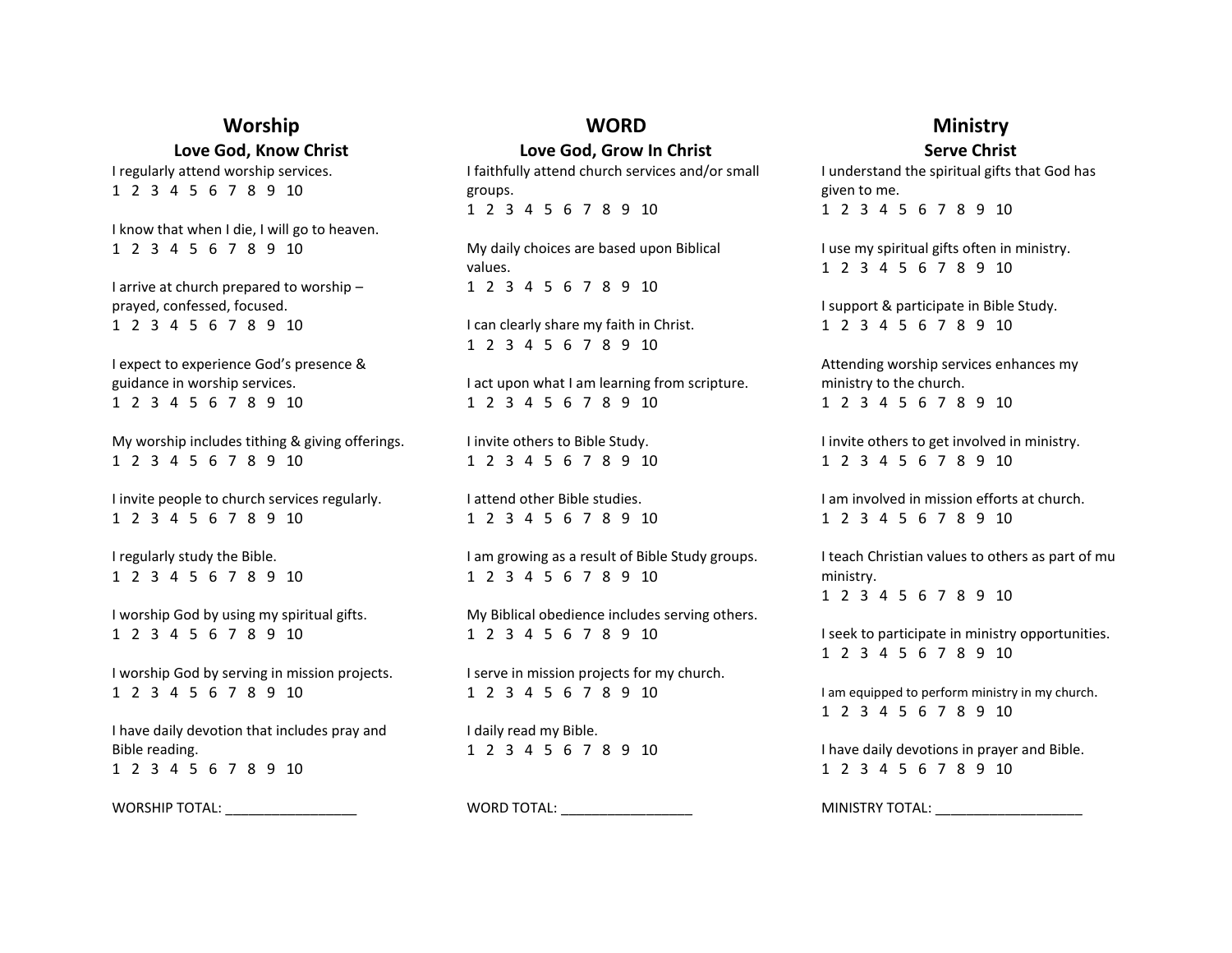

**Kentucky Ministry Network Small Church Initiative Crossway Pastoral Metric** for the 21st Century

*<sup>16</sup> Then the eleven disciples went to Galilee, to the mountain where Jesus had told them to go. <sup>17</sup>When they saw him, they worshiped him; but some doubted.<sup>18</sup> Then Jesus came to them and said, "All authority in heaven and on earth has been given to me. <sup>19</sup> Therefore go and make disciples of all nations, baptizing them in the name of the Father and of the Son and of the Holy Spirit, <sup>20</sup>and teaching them to obey everything I have commanded you. And surely I am with you always, to the very end of the age*." Matthew 28:16-20 NIV.

In the same manner that Pastor's desire for their congregation to become Disciples of Jesus Christ according to the Great Commission, they must lead as a Disciple. This metric is designed to provide a pathway for the Pastor in living out the spirit of a "Life-Learner!" This repeating pathway will allow for the minister to stay fresh with current material and practices of Spiritual leadership.

## **WORSHIP**

- Self-Evaluation of my personal Worship Practices
- What current materials can I read and learn for my personal development
- Developing resources, tips, & tricks for Worship development for our Worship Team
- Sermon themes that I need to Preach to lead my church to become Spirit led worshippers

## **WORD**

- Current resources to grow my personal knowledge of God's Word
- What Bible themes, Characters, or Theology do I need to develop and speak about that I have not addressed?
- Develop a Spiritual Retreat schedule that allows for quiet uninterrupted time for prayer and meditation about preaching God's Word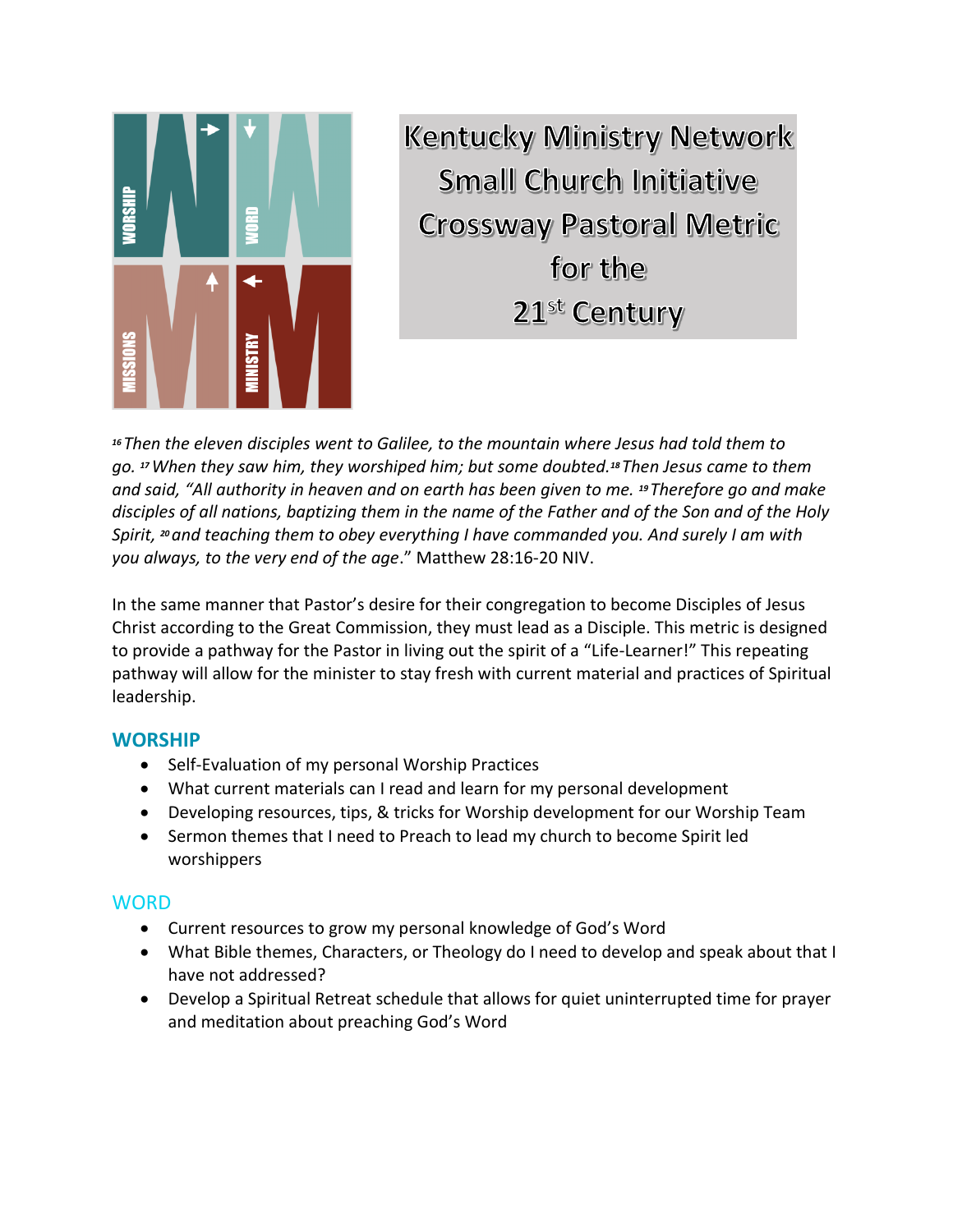## **MINISTRY**

- Self-Evaluation of my servant leadership in front of my congregation
- Resources on teaching the "Every Member A Worker" concept
- Evaluation of the church's current ministry opportunities
- Develop "Serve Days" to give back to the community

## **MISSION**

- Develop and implement a Mission Emphasis Weekend
- How is Evangelism being taught?
- How are we currently inviting others to church? What activities will give us the best opportunity for community invitation?
- What local tradition will give us the best visible presence in the community?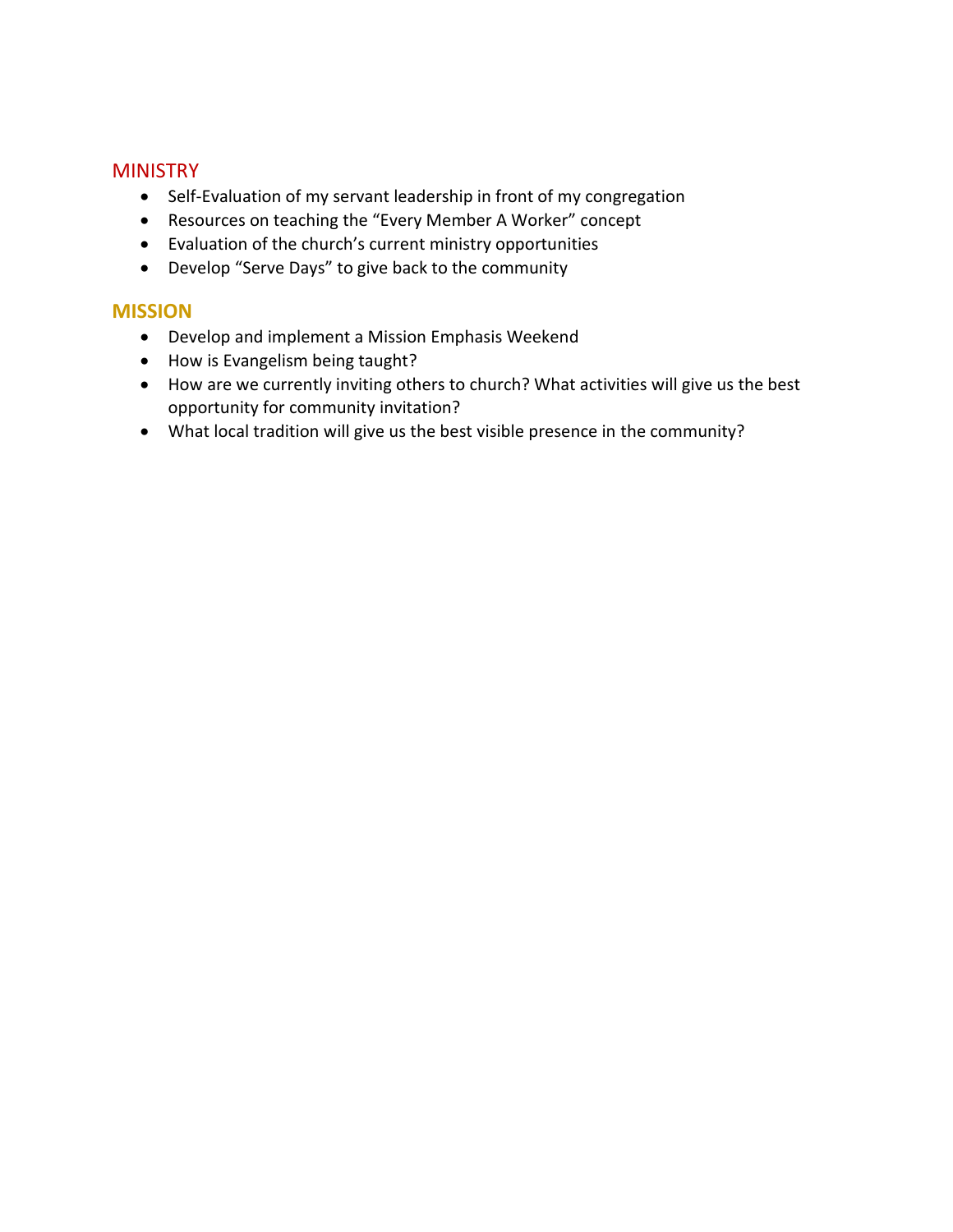

# **Kentucky Ministry Network Small Church Initiative**

#### CROSSWAY DISCIPLESHIP SPIRITUAL GROWTH METRIC

|  | CARNAL CHRISTIAN            | <b>BABY CHRISTIAN</b>    | <b>GROWING CHRISTIAN</b> | ADVANCING CHRISTIAN      | <b>MATURING CHRISTIAN</b>      |
|--|-----------------------------|--------------------------|--------------------------|--------------------------|--------------------------------|
|  | 1 Corinthians 3:1           | 1 Corinthians 3:2        | Hebrews 5:12-14          | 1 Corinthians 2:10-11    | John $15$                      |
|  | Regressed & Paralyzed       | Eating Milk Of The Word  | <b>Eating Solid Food</b> | Feasting On Deep Truths  | <b>Bearing Much Fruit</b>      |
|  | Not Eating                  | Needs To Be Fed          | Learning To Feed Self    | Feeds Self               | <b>Feeds Self &amp; Others</b> |
|  | <b>Motivated Resistance</b> | Motivated By Self-Need   | Motivated By Need &Duty  | Motivated By Duty & Love | Motivated By Love              |
|  | Does Damage                 | Window Of Opp For Growth | Window Of Opp Widening   | Momentum To Grow         | <b>Committed To Grow</b>       |
|  |                             |                          |                          |                          |                                |

| <b>WORSHIP</b>                       |                                                        |                                                                              |                                            |                                       |                                          |  |
|--------------------------------------|--------------------------------------------------------|------------------------------------------------------------------------------|--------------------------------------------|---------------------------------------|------------------------------------------|--|
| PRIVATE WORSHI                       | disinterested; resists                                 | doesn't understand need                                                      | understands; inconsistent                  | understands; some consistency         | absolute consistency                     |  |
| PUBLIC WORSHIP                       | disinterested: resists                                 | doesn't understand need; willing; inconsistent understands; some consistency |                                            | understands; often consistent         | absolute consistency                     |  |
| <b>Biblical</b><br>Stewardship       | disinterested; resists                                 | doesn't understand need; some resistance;<br>inconsistent; few tithes        | understands; some consistency; some tithes | understands; often consistent; tithes | gives tithes & offering<br>sacrificially |  |
| <b>WORD</b>                          |                                                        |                                                                              |                                            |                                       |                                          |  |
| <b>CHRISTIAN ED</b>                  | disinterested; resists                                 | doesn't understand need; willing; inconsistent understands; some consistency |                                            | understands; often consistent         | consistent; feeds others                 |  |
| LOVE PEOPLE                          | quarded; resists                                       | wants to be loved                                                            | wants love &can love others                | loves others consistently             | loves others sacrificially               |  |
| <b>OBEY GOD'S</b><br><b>WORD</b>     | disinterested; resists                                 | obeys when expedient                                                         | often obeys when expedient                 | obeys out of duty                     | consistently obeys out of love           |  |
| <b>MINISTRY</b>                      |                                                        |                                                                              |                                            |                                       |                                          |  |
| <b>SERVE IN A</b><br><b>MINISTRY</b> | serves when compelled especially<br>when growth begins | doesn't know gifts; serves out of personal<br>need                           | may know gifts; serves if convenient       | knows gifts; serves out of duty       | serves & trains others out of love       |  |
| <b>MISSIONS</b>                      |                                                        |                                                                              |                                            |                                       |                                          |  |
| <b>SHARE CHRIST</b>                  | doesn't share Christ                                   | may share testimony                                                          | may share testimony & Christ if convenient | sometimes shares Christ               | looks for opportunity                    |  |
| <b>INVESTINOTHER</b>                 | guarded; resists                                       | doesn't understand need                                                      | invests when convenient                    | invests in others often               | looks for opportunity                    |  |
| <b>INVITE OTHERS</b>                 | disinterested; resists                                 | willingly invites others to church                                           | often invites others                       | consistently invites others           | creatively invites others                |  |

**Prepared by:**

**Garry Brackett**

**Executive Director**

**Shepherds Advantage Inc**